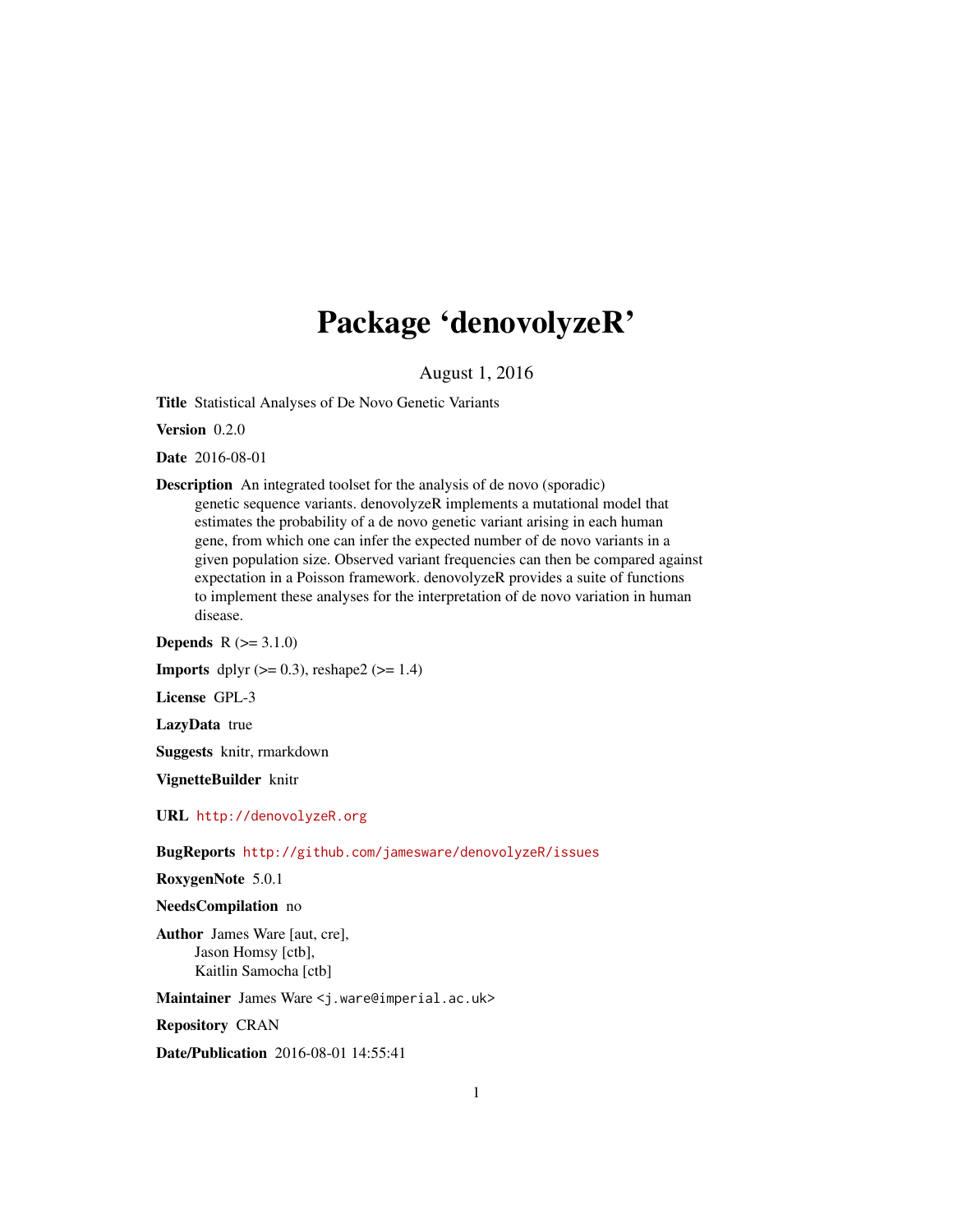### <span id="page-1-0"></span>R topics documented:

autismDeNovos *de novo variants found in 1,078 autism trios*

#### Description

de novo variants found in 1,078 autism trios, published in Nature Genetics(http://www.nature.com/doifinder/10.1038/ng.3050)

#### Format

A data frame with 1096 obs of 2 variables:

gene Gene symbol of gene containing de novo variant

class Functional class of variant: "syn" = synonymous, "mis" = missense, "non" = nonsense, "splice" = canonical splice site, "frameshift" = frameshift indel

#### References

<http://www.ncbi.nlm.nih.gov/pmc/articles/PMC4222185/>

denovolyze *Evaluates burden of* de novo *variation against expectation*

#### Description

Determines whether the test population carry more *de novo* variants than expected. Variants may be grouped by variant class (e.g. are there more LOF variants than expected, across the whole dataset?), or by gene (are there more variants of a given class in SCN2A?).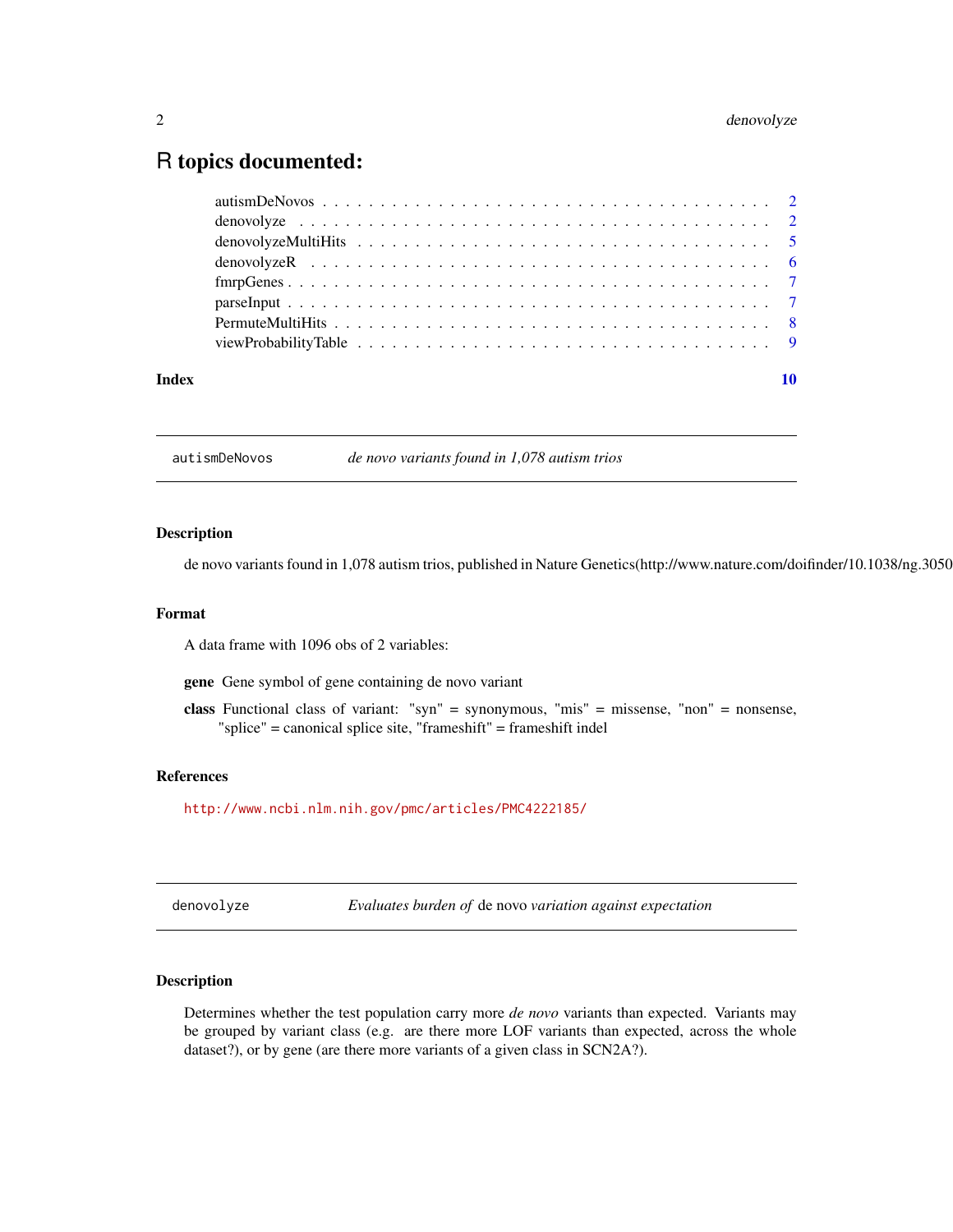#### denovolyze 3

#### Usage

```
denovolyze(genes, classes, nsamples, groupBy = "class",
  includeGenes = "all", includeClasses = c("syn", "mis", "misD", "non",
 "stoploss", "startgain", "splice", "frameshift", "lof", "prot", "protD",
  "all"), geneId = "geneName", signifP = 3, roundExpected = 1,
 probTable = NULL, misD = NULL)
denovolyzeByClass(genes, classes, nsamples, groupBy = "class",
  includeGenes = "all", includeClasses = c("syn", "mis", "lof", "prot",
  "all"), geneId = "geneName", signifP = 3, roundExpected = 1,
 probTable = NULL)
denovolyzeByGene(genes, classes, nsamples, groupBy = "gene",
  includeGenes = "all", includeClasses = c("lof", "prot"),
  geneId = "geneName", signifP = 3, roundExpected = 1, probTable = NULL)
```
#### Arguments

| genes          | A vector of genes containing de novo variants.                                                                                                                                                                                                                                                                                                                                                                                                                                                                                                                               |
|----------------|------------------------------------------------------------------------------------------------------------------------------------------------------------------------------------------------------------------------------------------------------------------------------------------------------------------------------------------------------------------------------------------------------------------------------------------------------------------------------------------------------------------------------------------------------------------------------|
| classes        | A vector of classes of de novo variants. Standard supported classes are "syn"<br>(synonymous), "mis" (missense), "non" (nonsense), "splice" (splice), "frameshift"<br>(frameshift) and "lof" (loss of function = $non + splice + frames$ ). Additional<br>classes that are supported by the code, but are not included in the built-in prob-<br>ability tables, are "stoploss", "startloss", "misD" (damaging missense). These<br>labels may be used for user-supplied probability tables. If "misD" is present,<br>then "mis" (in the input) implies non-damaging missense. |
| nsamples       | Number of individuals considered in de novo analysis.                                                                                                                                                                                                                                                                                                                                                                                                                                                                                                                        |
| groupBy        | Results can be tabulated by "gene", or by variant "class"                                                                                                                                                                                                                                                                                                                                                                                                                                                                                                                    |
| includeGenes   | Genes to include in analysis. "all" or a vector of gene names.                                                                                                                                                                                                                                                                                                                                                                                                                                                                                                               |
| includeClasses | Determines which variant classes are tabulated in output. In addition to the<br>input classes, summaries can be produced for "prot" (protein-altering $=$ mis $+$<br>lof), "all", and "protD" (protein damaging = misD + lof, only available if misD<br>included in user-specified probability table). If "misD" is present, then "mis"<br>will return statistics for all missense. Non-damaging missense are not analysed<br>separately.                                                                                                                                    |
| geneId         | Gene identifier used. One of "hgncID", "hgncSymbol", "enstID", "ensgID" or<br>"geneName" (default, equals ensembl "external_gene_name")                                                                                                                                                                                                                                                                                                                                                                                                                                      |
| signifP        | Number of significant figures used to round p-values in output.                                                                                                                                                                                                                                                                                                                                                                                                                                                                                                              |
| roundExpected  | Number of decimal places used to round expected burdens in output.                                                                                                                                                                                                                                                                                                                                                                                                                                                                                                           |
| probTable      | Probability table. A user-defined table of probabilities can be provided here, to<br>replace the probability table included in the package.                                                                                                                                                                                                                                                                                                                                                                                                                                  |
| misD           | If the user-specified probability table contains probabilities for a sub-category<br>of missense variants (e.g. predicted to be damaging by an in silico algorithm),<br>this column should be called misD, or the alternative name should be specified<br>here.                                                                                                                                                                                                                                                                                                              |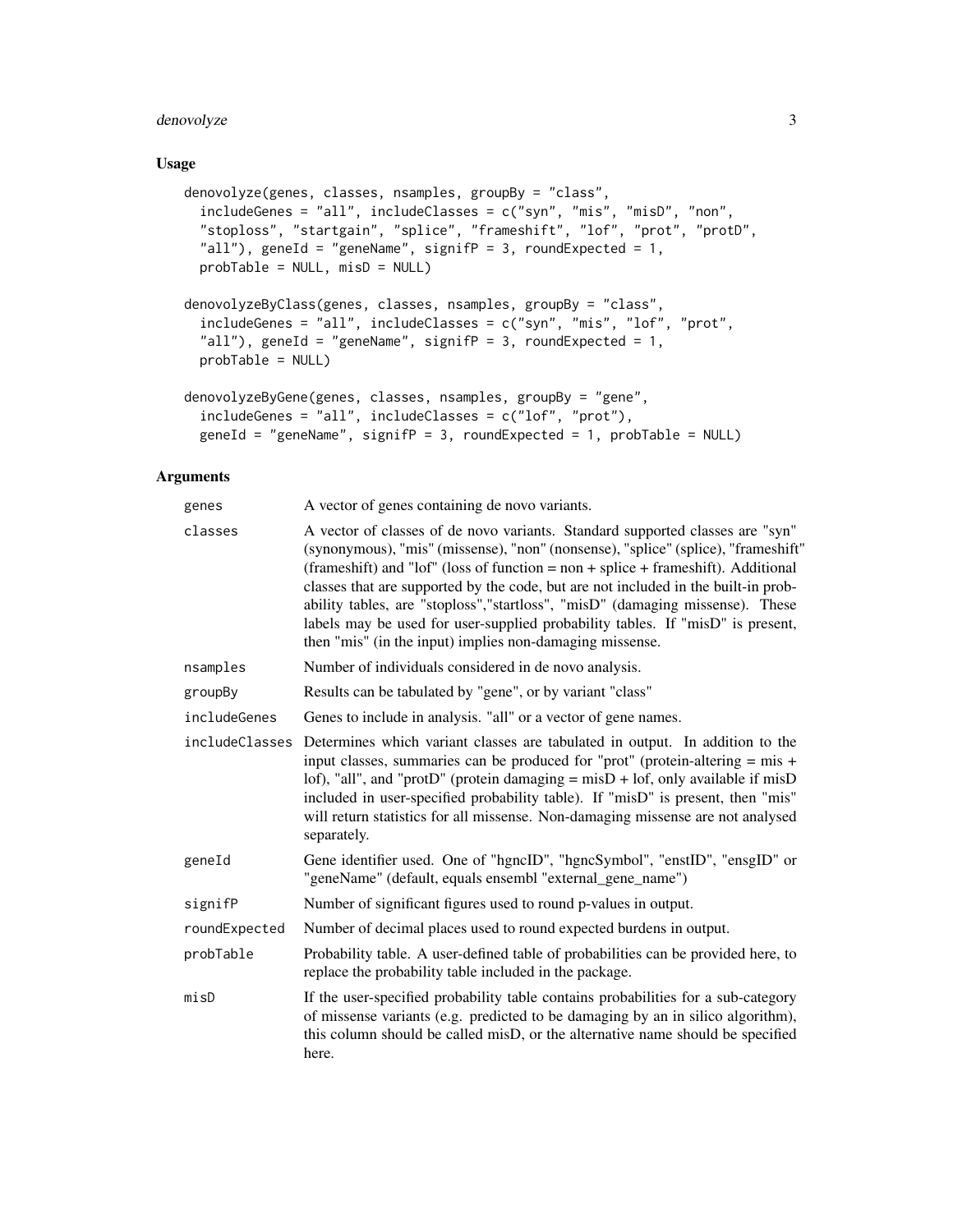#### Details

Analyses can be restricted to a subset of genes, and/or a subset of variant classes See vignette("denovolyzeR\_intro") for more information.

#### Value

Returns a data frame

#### Functions

- denovolyzeByClass: denovolyzeByClass
- denovolyzeByGene: denovolyzeByGene

#### Examples

```
### denovolyze
```

```
denovolyze(genes=autismDeNovos$gene,
           classes=autismDeNovos$class,
           nsamples=1078)
```
### denovolyzeByClass

```
denovolyzeByClass(genes=autismDeNovos$gene,
                  classes=autismDeNovos$class,
                  nsamples=1078)
```

```
# this convenience function is identical to:
```

```
denovolyze(genes=autismDeNovos$gene,
           classes=autismDeNovos$class,
           nsamples=1078,
           groupBy="class",
           includeClasses=c("syn","mis","lof","prot","all"),
           includeGenes="all"
           )
```
### denovolyzeByGene

```
denovolyzeByGene(genes=autismDeNovos$gene,
                 classes=autismDeNovos$class,
                 nsamples=1078)
```
# this is identical to:

```
denovolyze(genes=autismDeNovos$gene,
           classes=autismDeNovos$class,
           nsamples=1078,
           groupBy="gene",
           includeClasses=c("lof","prot"),
```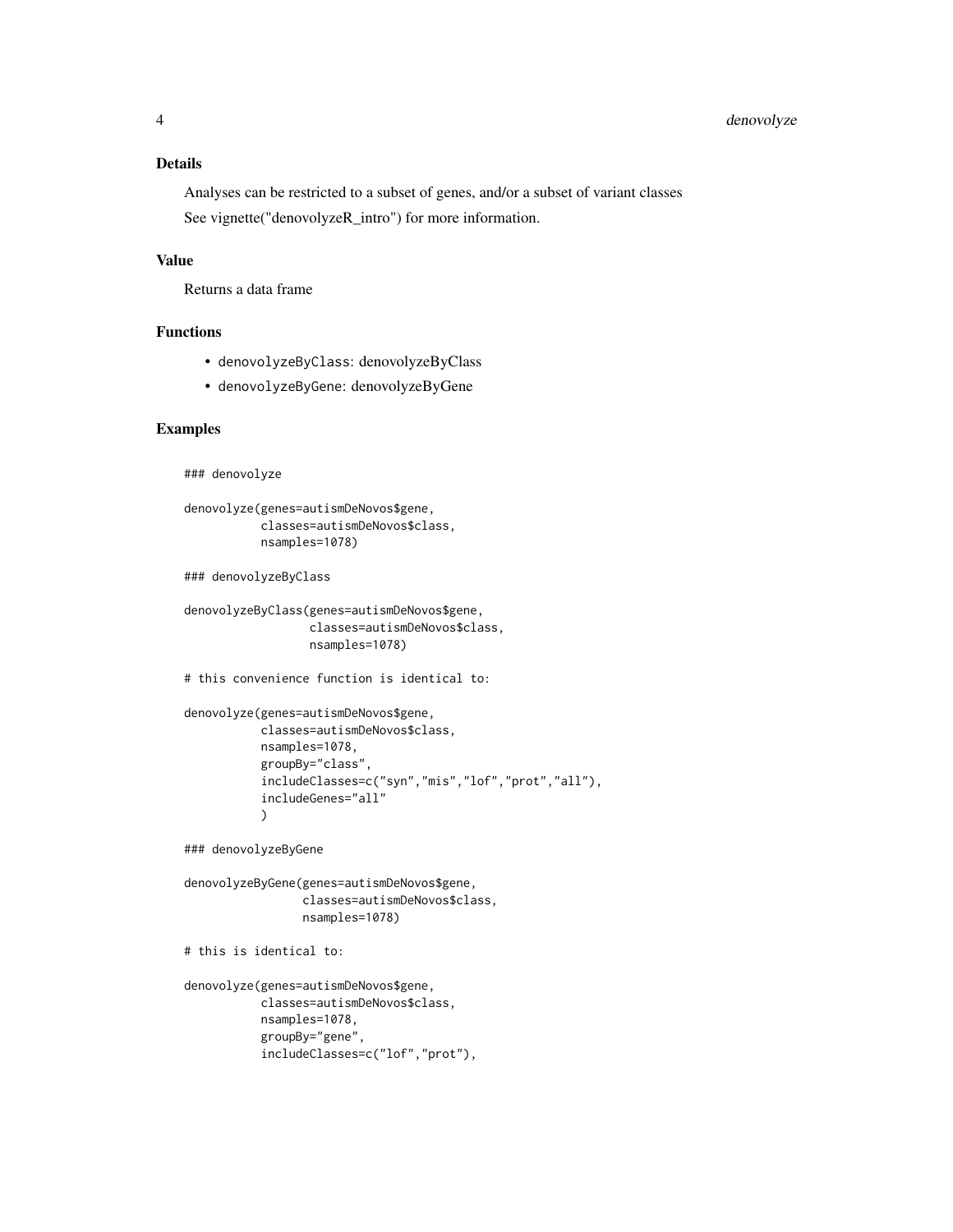```
includeGenes="all"
\mathcal{L}
```
<span id="page-4-1"></span>denovolyzeMultiHits *Determine significance of genes with multiple* de novos

#### Description

Are there more genes containing >1 *de novos* than expected?

#### Usage

```
denovolyzeMultiHits(genes, classes, nsamples, nperms = 100,
  includeGenes = "all", includeClasses = c("syn", "mis", "lof", "prot",
 "all"), nVars = "actual", geneId = "geneName", probTable = NULL,
 misD = NULL, signifP = 3, roundExpected = 1)
```
#### Arguments

| genes        | A vector of genes containing de novo variants.                                                                                                                                                                                                                                                                                                                                                                                                                                                                                                                                   |
|--------------|----------------------------------------------------------------------------------------------------------------------------------------------------------------------------------------------------------------------------------------------------------------------------------------------------------------------------------------------------------------------------------------------------------------------------------------------------------------------------------------------------------------------------------------------------------------------------------|
| classes      | A vector of classes of de novo variants. Standard supported classes are "syn"<br>(synonymous), "mis" (missense), "non" (nonsense), "splice" (splice), "frameshift"<br>(frameshift) and "lof" (loss of function = $non + splice + frames$ hift). Additional<br>classes that are supported by the code, but are not included in the built-in prob-<br>ability tables, are "stoploss", "startloss", "misD" (damaging missense). These<br>labels may be used for user-supplied probability tables. If "misD" is present,<br>then "mis" (in the input) implies non-damaging missense. |
| nsamples     | Number of individuals considered in de novo analysis.                                                                                                                                                                                                                                                                                                                                                                                                                                                                                                                            |
| nperms       | Number of permutations                                                                                                                                                                                                                                                                                                                                                                                                                                                                                                                                                           |
| includeGenes | Genes to include in analysis. "all" or a vector of gene names.                                                                                                                                                                                                                                                                                                                                                                                                                                                                                                                   |
|              | includeClasses Determines which variant classes are tabulated in output. In addition to the<br>input classes, summaries can be produced for "prot" (protein-altering $=$ mis $+$<br>lof), "all", and "protD" (protein damaging = misD + lof, only available if misD<br>included in user-specified probability table). If "misD" is present, then "mis"<br>will return statistics for all missense. Non-damaging missense are not analysed<br>separately.                                                                                                                         |
| nVars        | Select whether expected number of multihits is determined by "expected" total<br>number of variants, or "actual" total. Actual (default) is more conservative.                                                                                                                                                                                                                                                                                                                                                                                                                   |
| geneId       | Gene identifier used. One of "hgncID", "hgncSymbol", "enstID", "ensgID" or<br>"geneName" (default, equals ensembl "external_gene_name")                                                                                                                                                                                                                                                                                                                                                                                                                                          |
| probTable    | Probability table. A user-defined table of probabilities can be provided here, to<br>replace the probability table included in the package.                                                                                                                                                                                                                                                                                                                                                                                                                                      |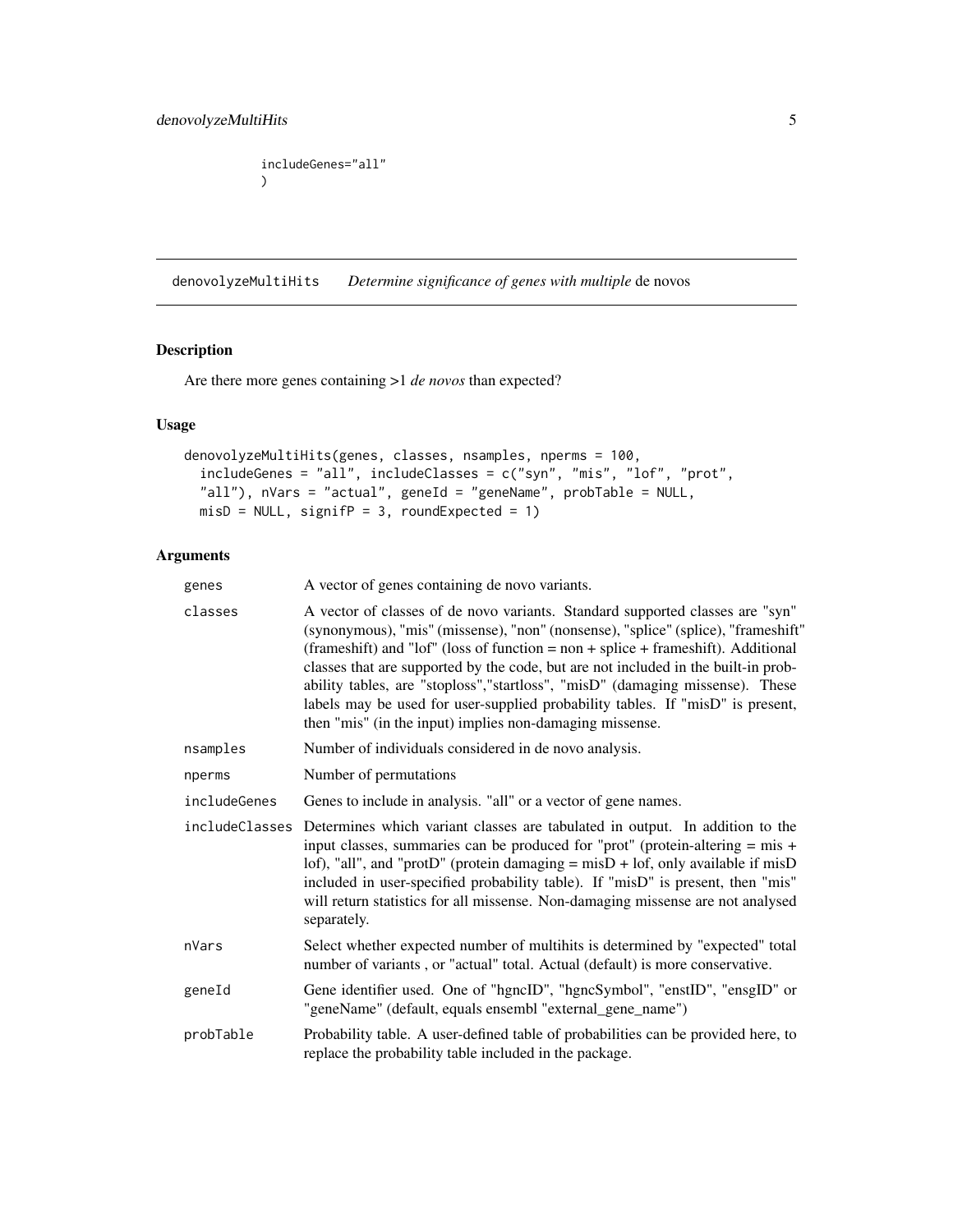<span id="page-5-0"></span>

| misD          | If the user-specified probability table contains probabilities for a sub-category<br>of missense variants (e.g. predicted to be damaging by an in silico algorithm),<br>this column should be called misD, or the alternative name should be specified<br>here. |
|---------------|-----------------------------------------------------------------------------------------------------------------------------------------------------------------------------------------------------------------------------------------------------------------|
| signifP       | Number of significant figures used to round p-values in output.                                                                                                                                                                                                 |
| roundExpected | Number of decimal places used to round expected burdens in output.                                                                                                                                                                                              |

#### Details

See vignette (denovostats\_intro) for more information.

#### Value

Returns a data.frame

#### Examples

```
denovolyzeMultiHits(genes=autismDeNovos$gene,
                    classes=autismDeNovos$class,
                    nsamples=1078)
```
denovolyzeR *A package for the analysis of* de novo *sequencing variants*

#### Description

A package for the analysis of *de novo* sequencing variants

#### Author(s)

James Ware <j.ware@imperial.ac.uk>

#### References

<http://github.com/jamesware/denovolyzeR>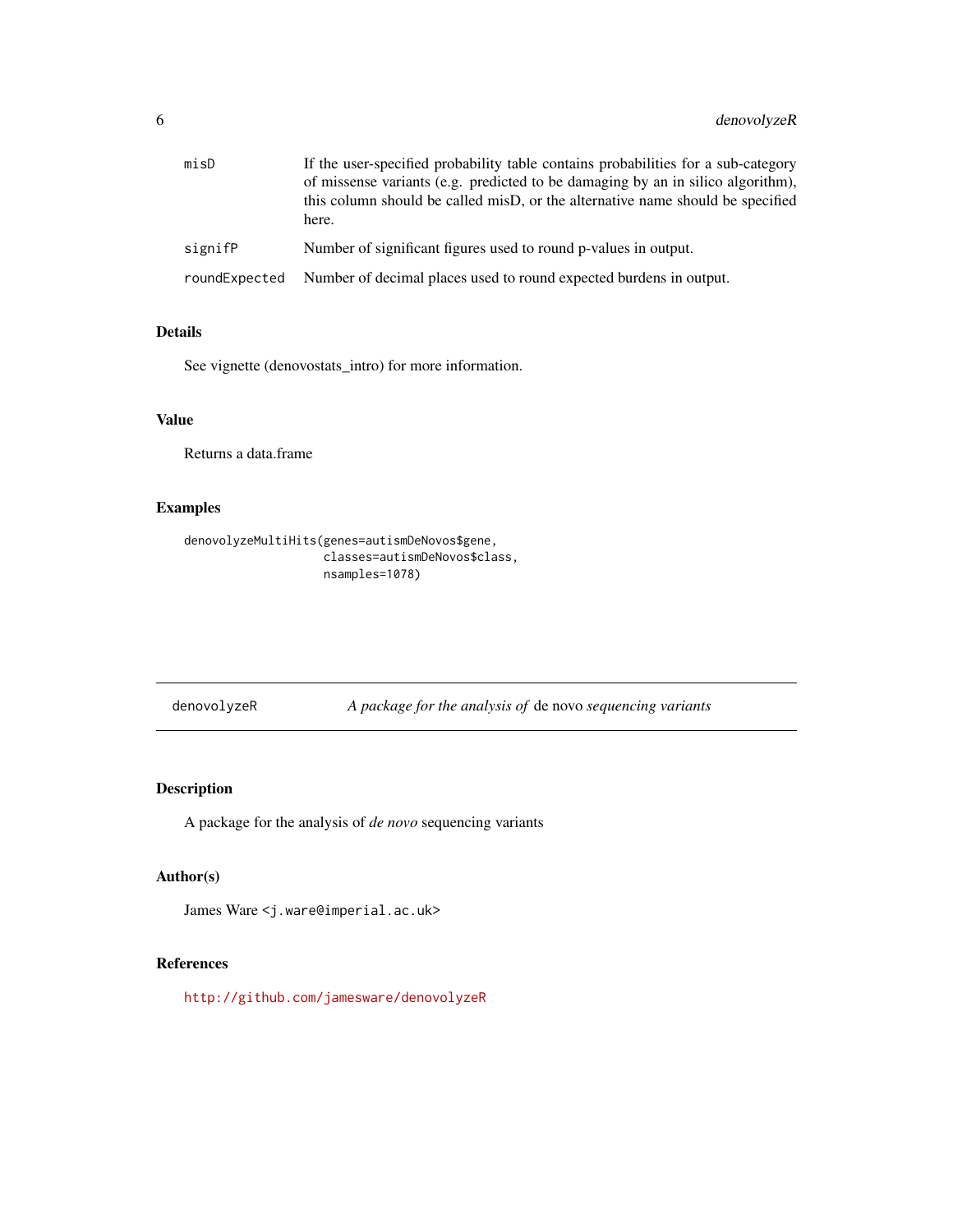<span id="page-6-0"></span>fmrpGenes *FMRP genes*

#### Description

837 genes found to interact with the fragile X mental retardation protein (FMRP)

#### Format

A vector of gene symbols

#### References

```
http://www.ncbi.nlm.nih.gov/pmc/articles/PMC4222185/
http://dx.doi.org/10.1016/j.cell.2011.06.013
```
parseInput *Checks input for errors*

#### Description

An internal function to check inputs

#### Usage

```
parseInput(genes = genes, classes = classes, nsamples = nsamples,
 groupBy = groupBy, includeGenes = includeGenes,
  includeClasses = includeClasses, geneId = geneId, signifP = signifP,
  roundExpected = roundExpected, probTable = NULL)
```
#### Arguments

| genes        | A vector of genes containing de novo variants.                                                                                                                                                                                                                                                                                                                                                                                                                                                                                                                                   |
|--------------|----------------------------------------------------------------------------------------------------------------------------------------------------------------------------------------------------------------------------------------------------------------------------------------------------------------------------------------------------------------------------------------------------------------------------------------------------------------------------------------------------------------------------------------------------------------------------------|
| classes      | A vector of classes of de novo variants. Standard supported classes are "syn"<br>(synonymous), "mis" (missense), "non" (nonsense), "splice" (splice), "frameshift"<br>(frameshift) and "lof" (loss of function = $non + splice + frames$ hift). Additional<br>classes that are supported by the code, but are not included in the built-in prob-<br>ability tables, are "stoploss", "startloss", "misD" (damaging missense). These<br>labels may be used for user-supplied probability tables. If "misD" is present,<br>then "mis" (in the input) implies non-damaging missense. |
| nsamples     | Number of individuals considered in de novo analysis.                                                                                                                                                                                                                                                                                                                                                                                                                                                                                                                            |
| groupBy      | Results can be tabulated by "gene", or by variant "class"                                                                                                                                                                                                                                                                                                                                                                                                                                                                                                                        |
| includeGenes | Genes to include in analysis. "all" or a vector of gene names.                                                                                                                                                                                                                                                                                                                                                                                                                                                                                                                   |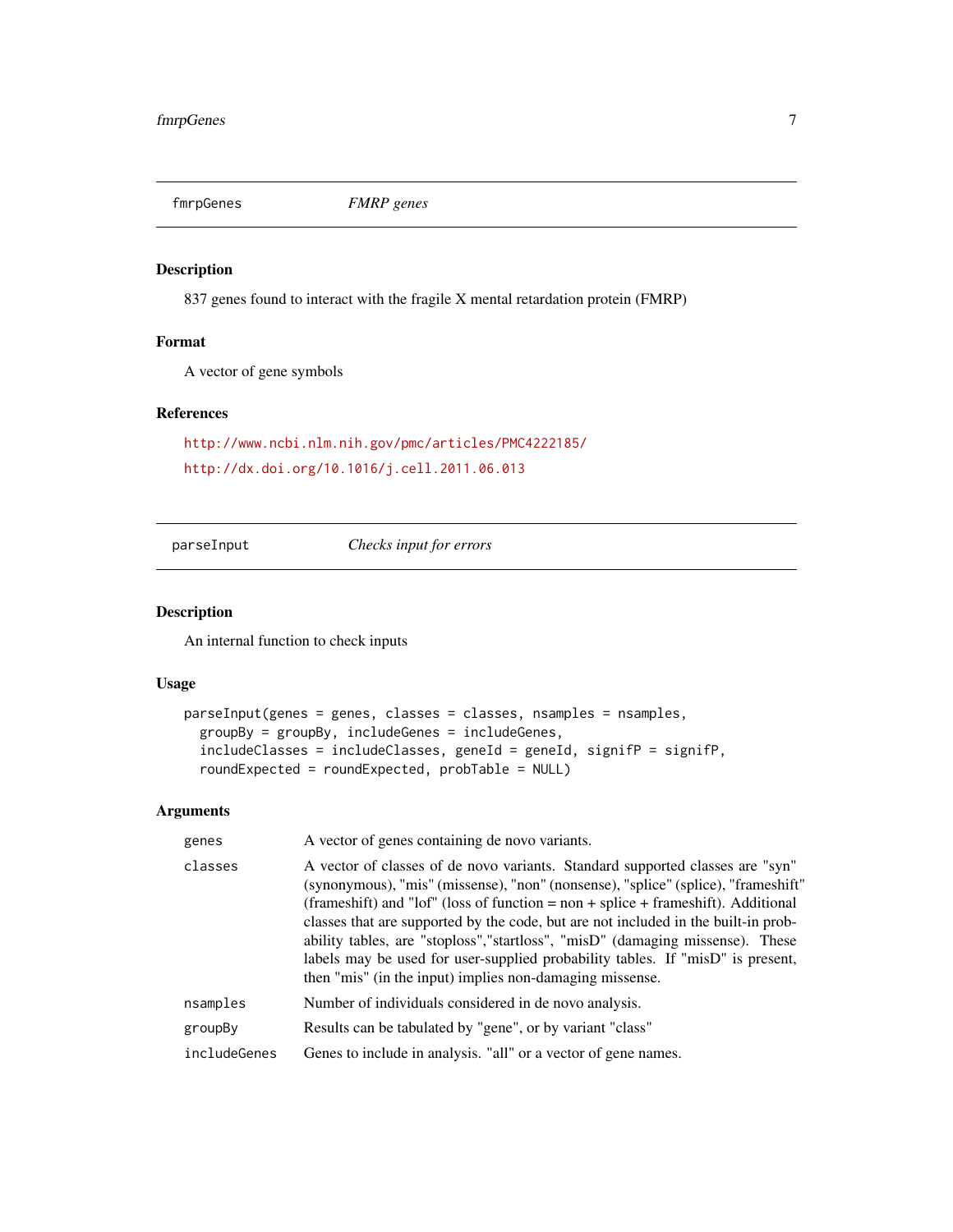<span id="page-7-0"></span>

|               | include Classes Determines which variant classes are tabulated in output. In addition to the                                                |
|---------------|---------------------------------------------------------------------------------------------------------------------------------------------|
|               | input classes, summaries can be produced for "prot" (protein-altering $=$ mis $+$                                                           |
|               | lof), "all", and "protD" (protein damaging $=$ misD $+$ lof, only available if misD                                                         |
|               | included in user-specified probability table). If "misD" is present, then "mis"                                                             |
|               | will return statistics for all missense. Non-damaging missense are not analysed<br>separately.                                              |
| geneId        | Gene identifier used. One of "hgncID", "hgncSymbol", "enstID", "ensgID" or<br>"geneName" (default, equals ensembl "external_gene_name")     |
| signifP       | Number of significant figures used to round p-values in output.                                                                             |
| roundExpected | Number of decimal places used to round expected burdens in output.                                                                          |
| probTable     | Probability table. A user-defined table of probabilities can be provided here, to<br>replace the probability table included in the package. |

#### Value

warning or error if any invalid input, else assigns variables back to parent function

| PermuteMultiHits | Permutes x variants across a genelist, and counts genes with multiple<br>hits |
|------------------|-------------------------------------------------------------------------------|
|------------------|-------------------------------------------------------------------------------|

#### Description

An internal function called by denovolyzeMultiHits

#### Usage

```
PermuteMultiHits(x, y, nperms = 100, class = "lof", geneId = "geneName",
  includeGenes = "all", probTable = pDNM)
```
#### Arguments

| $\mathsf{x}$ | Total number of de novo variants observed in dataset                                                                                        |
|--------------|---------------------------------------------------------------------------------------------------------------------------------------------|
| y            | Number of genes with $>1$ de novo variant (of class "class") in the population                                                              |
| nperms       | Number permutations                                                                                                                         |
| class        | In $c("lof", "mis", "syn", "prot")$                                                                                                         |
| geneId       | Gene identifier used. One of "hgncID", "hgncSymbol", "enstID", "ensgID" or<br>"geneName" (default, equals ensembl "external_gene_name")     |
| includeGenes | Genes to include in analysis. "all" or a vector of gene names.                                                                              |
| probTable    | Probability table. A user-defined table of probabilities can be provided here, to<br>replace the probability table included in the package. |

#### Value

Returns a named vector of 5 values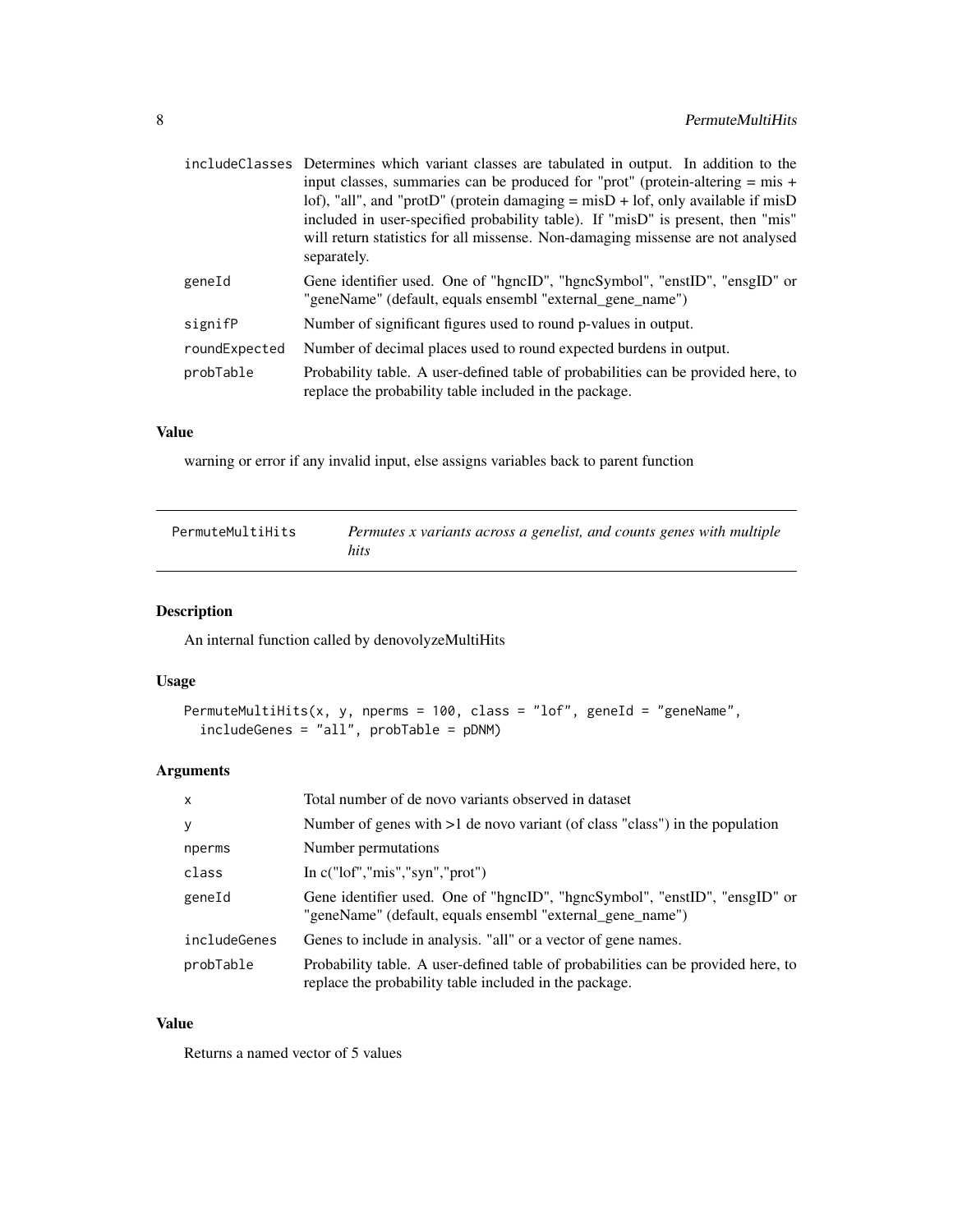#### <span id="page-8-0"></span>viewProbabilityTable 9

#### See Also

[denovolyzeMultiHits](#page-4-1)

viewProbabilityTable *Displays underlying* de novo *probability tables*

#### Description

Tabulates probability of *de novo* variant for each protein-coding variant class, for each gene. Values are probability of a *de novo* variant per chromosome per generation. i.e. expected number of de novos for a given gene/class =  $p * 2 * n samples$ .

#### Usage

```
viewProbabilityTable(format = "wide")
```
#### Arguments

format option to display table in wide format (default; one line per gene), or long format